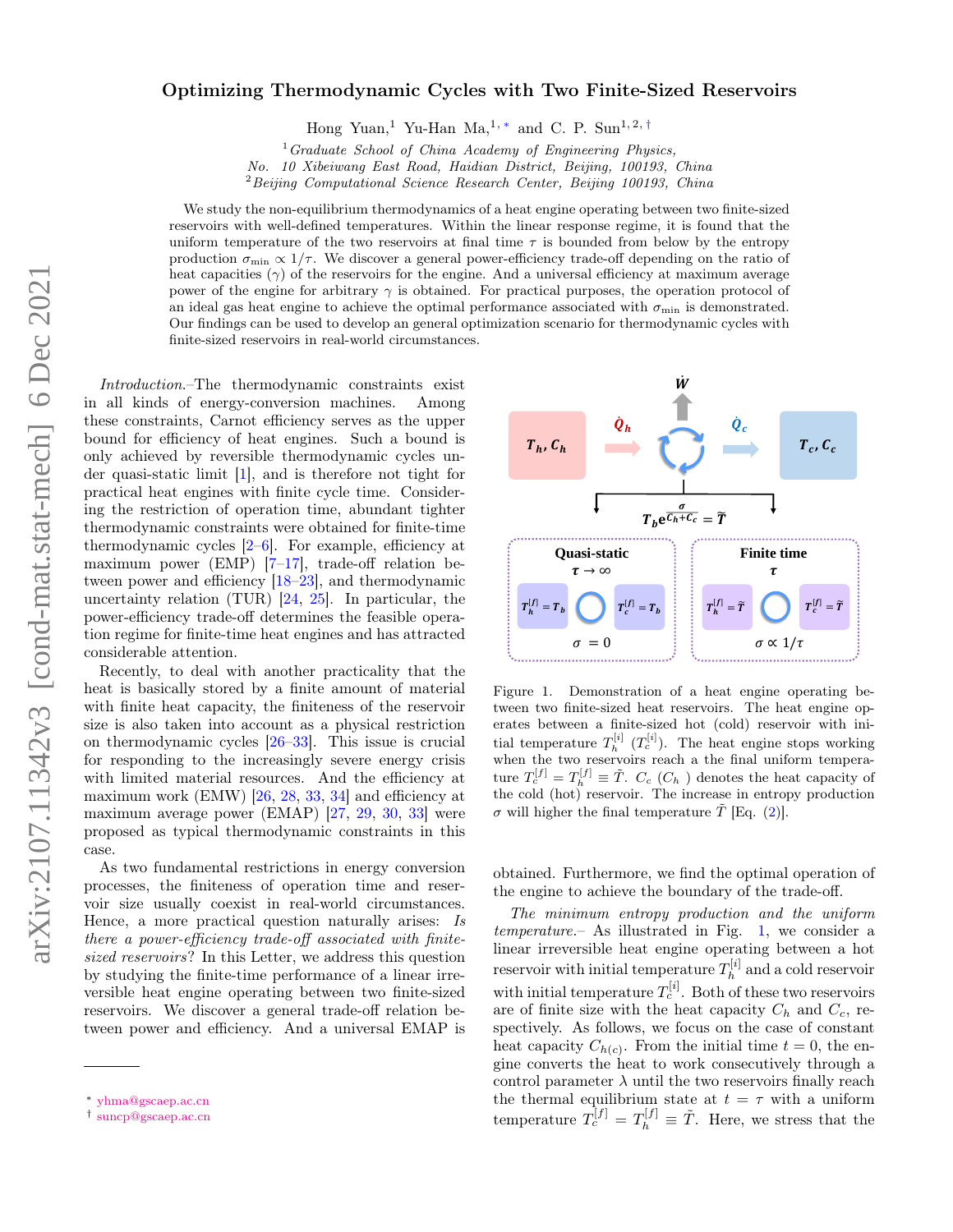heat capacity of at least one reservoir needs to be finite, otherwise the temperature of the two reservoirs will always maintain their initial values instead of reaching the same within finite time. In the following, we adopt the assumptions used in the Refs.  $[29, 30, 33]$ : (i) both of the two reservoirs relax rapidly such that they are always in the quasi-equilibrium states with time-dependent temperatures  $T_h(t)$  and  $T_c(t)$ ; (ii) the total operation time  $\tau$  (macro time scale) is much larger than the cycle time  $\tau_c$  (micro time scale, treat as a unit of time hereafter), and hence the engine undergoes sufficiently many cycles, namely,  $M \equiv \tau/\tau_c \gg 1$ , before it stops operating.

The entropy production rate reads  $\dot{\sigma} = -\dot{Q}_h/T_h +$  $\dot{Q}_c/T_c$ , where  $\dot{Q}_h = -C_h\dot{T}_h$  represents the heat absorption from the hot reservoir to the engine of a cycle, and  $\dot{Q}_c = C_c \dot{T}_c$  is the heat release from the engine to the cold reservoir of a cycle. As a result, the total entropy production  $\sigma(\tau) \equiv \int_0^{\tau} \dot{\sigma} dt$  is

$$
\sigma(\tau) = C_c \ln \frac{\tilde{T}}{T_c^{[i]}} + C_h \ln \frac{\tilde{T}}{T_h^{[i]}}.
$$
 (1)

The uniform temperature  $\tilde{T}$  is thus determined by the entropy production as

$$
\tilde{T} = \tilde{T}(\sigma) = \left[T_h^{[i]}\right]^{\frac{1}{\gamma+1}} \left[T_c^{[i]}\right]^{\frac{\gamma}{\gamma+1}} \exp\left[\frac{\sigma}{C_h + C_c}\right], \quad (2)
$$

namely the uniform temperature rises as the entropy production increases. Here the heat capacity ratio  $\gamma \equiv$  $C_c/C_h$  quantifies the asymmetry in size of the reservoirs.  $T_b \equiv \tilde{T}(\sigma = 0)$  is the final temperature in the reversible case with no entropy production. The reversible case is discussed in the Supplementary Materials (SM) [35].

Then, we exploit the linear irreversible thermodynamics to obtain  $\sigma(\tau)$  as well as T explicitly in the finite-time regime. Under the tight-coupling condition  $q \equiv L_{21}/\sqrt{L_{11}L_{22}}=1$ , the entropy production rate reads [29, 30]

$$
\dot{\sigma} = \frac{\dot{Q}_h^2}{L_{22}} = \frac{C_h^2 \dot{T}_h^2}{L_{22}},\tag{3}
$$

where  $L_{ij}$   $(i, j = 1, 2)$  is the Onsager coefficient, and  $L_{22}$ corresponds to the thermal conductivity [36–38]. The adopted tight-coupling condition can be practical realized, e.g., by a finite-time ideal gas Carnot engine [36].

The Cauchy-Schwarz (C-S) inequality

$$
\left[\int_0^{\tau} \left(\sqrt{\dot{\sigma}}\right)^2 dt\right] \left(\int_0^{\tau} dt\right) \ge \left(\int_0^{\tau} \sqrt{\dot{\sigma}} dt\right)^2 \tag{4}
$$

implies that the entropy production  $\sigma(\tau) = \int_0^{\tau} \dot{\sigma} dt =$  $\int_0^\tau (\sqrt{\dot{\sigma}})^2 dt$  has a lower bound, namely, [35]

$$
\sigma(\tau) \ge \frac{\Sigma_{\min}}{\tau} \equiv \sigma_{\min}.\tag{5}
$$

In this inequality, only the first order of  $\tau^{-1}$  is kept in the long-time regime [16], and the equal sign is saturated with constant entropy production rate, i.e.,  $\dot{\sigma} = \sum_{\text{min}}/\tau^2$  $(\dot{Q}_h = \sqrt{L_{22}\Sigma_{\text{min}}/\tau})$ . The minimum dissipation coefficient  $\Sigma_{\min} \equiv (\int_{T_h^{[i]}}^{T_b} C_h dT_h / \sqrt{L_{22}})^2$ , characterizing how irreversible entropy production increases away from the reversible regime, is a  $\tau$ -independent dissipation coefficient. Generally,  $\Sigma_{\rm min}$  depends on the specific form of  $L_{22}$  and relates to the thermodynamic length [38–41]. In the simplest case with constant  $L_{22}$ ,  $\Sigma_{\min} = C_h^2 [T_h^{[i]} - T_b]^2 / L_{22}$ . The typical  $1/\tau$ -scaling of irreversibility shown in Eq. (5) has also been discovered in the finite-time isothermal processes [13, 23, 42–44].

We remark here that although the minimum entropy production  $\sigma_{\min}$  in Eq. (5) is obtained with the tightcoupling condition,  $\sigma_{\min}$  actually serves as the overall lower bound for entropy production  $\sigma$  with arbitrary q. This is because  $\sigma$  decreases monotonically with the increase of  $|q|$  (See SM  $[35]$  for strict proof). Therefore, for general cases within the linear response regime, the uniform temperature is bounded from below by the minimal entropy production as  $\tilde{T} \geq \tilde{T}(\sigma_{\min}).$ 

Trade-off between power and efficiency. – The work output in the whole process is  $W(\tau) = Q_h(\tau) - Q_c(\tau)$ , where  $Q_h(\tau) = C_h(T_h^{[i]} - \tilde{T})$  and  $Q_c(\tau) = C_c(\tilde{T} - T_c^{[i]}).$ The maximum extractable work  $W_{\text{max}} \equiv \lim_{\sigma \to 0} W(\tau)$ [35] is achieved in the reversible case. Note that  $W(\tau)$ is a monotonically decreasing function of  $T$  [35], which indicates that, referring to Eq.  $(2)$ , the entropy production will reduce  $W(\tau)$  in comparison with  $W_{\text{max}}$ . In this sense, we define the finite-time dissipative work

$$
W_d \equiv W_{\text{max}} - W(\tau) = (C_h + C_c) \left(\tilde{T} - T_b\right). \quad (6)
$$

It follows from Eqs.  $(2)$ ,  $(5)$ , and  $(6)$  that the constraint on dissipative work is explicitly obtained as  $W_d \geq$  $T_b \Sigma_{\min}/\tau \equiv W_d^{\text{(min)}}$  $\binom{(\text{min})}{d}$  [35]. In terms of  $W_d$ , the efficiency in the finite-time case,  $\eta \equiv W(\tau)/Q_h(\tau)$ , reads

$$
\eta = \frac{W_{\text{max}} - W_d}{W_{\text{max}} / \eta_{\text{MW}} - W_d / (1 + \gamma)},\tag{7}
$$

where the efficiency at maximum work (EMW) [35]

$$
\eta_{\text{MW}} \equiv 1 - \gamma \left[ \frac{\eta_{\text{C}}}{1 - (1 - \eta_{\text{C}})^{\gamma/(\gamma + 1)}} - 1 \right] \tag{8}
$$

is achieved in the reversible case [33]. And  $\eta_C \equiv 1 T_c^{[i]}/T_h^{[i]}$  is the Carnot efficiency determined by the initial temperatures of the reservoirs.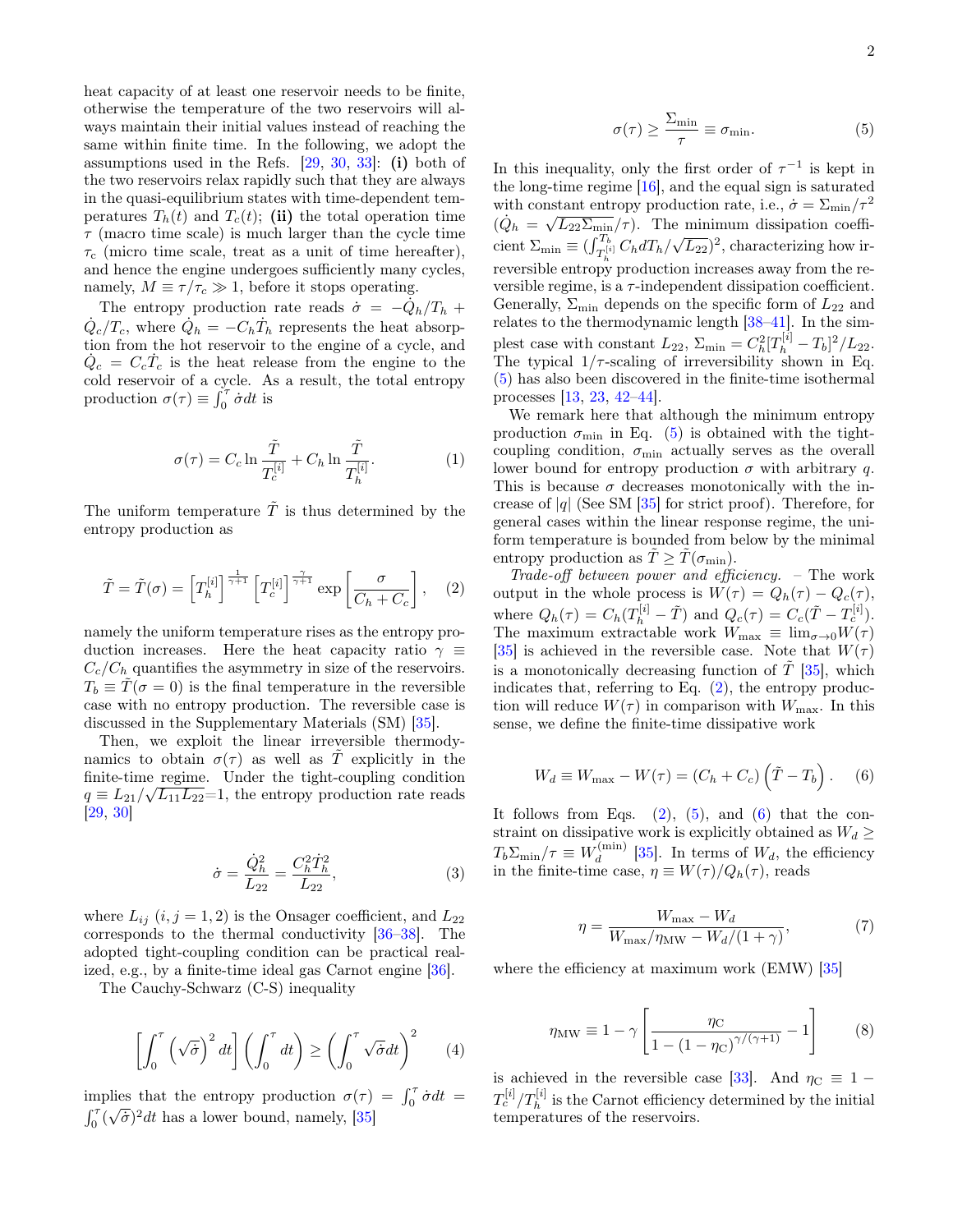

Figure 2. "Phase diagram"  $\tilde{P} - \tilde{\eta}$  of the heat engine performance between finite reservoirs. The blue dash-dotted curve and the (light blue) area therein represent the trade-off between  $\tilde{P} = P/P_{\text{max}}$  and  $\tilde{\eta} = \eta/\eta_{\text{MW}}$  in Eq. (10).  $P_{\text{max}}$  is the maximum average power. The efficiency at maximum work  $\eta_{\text{MW}}$  in Eq. (8) is plotted with the red dashed line, while the corresponding Carnot efficiency  $\eta_C = 0.8$  is plotted with the black dotted line. In this example, we use  $\gamma = C_c/C_h = 1$ .

Expressing  $W_d$  in terms of  $\eta$  according to Eq. (7), the constraint on dissipative work  $(W_d \geq W_d^{(\min)}$  $\binom{(\text{min})}{d}$  becomes,

$$
W_d = \frac{W_{\text{max}} \left( \eta_{\text{MW}} - \eta \right)}{\eta_{\text{MW}} \left[ 1 - \eta / (1 + \gamma) \right]} \ge \frac{T_b \Sigma_{\text{min}}}{\tau}.
$$
 (9)

Eliminating the duration  $\tau$  in this inequality with the average power  $P \equiv W(\tau)/\tau$  of the whole process, we find the trade-off relation between power and efficiency [35]

$$
\tilde{P} \le \frac{4\lambda \tilde{\eta} (1 - \tilde{\eta})}{\left(\lambda \tilde{\eta} + 1 - \tilde{\eta}\right)^2}.
$$
\n(10)

Here,  $\lambda \equiv 1 - \eta_{\text{MW}}/(1 + \gamma)$ ,  $\tilde{P} \equiv P/P_{\text{max}}$ ,  $\tilde{\eta} \equiv \eta/\eta_{\text{MW}}$ , and  $P_{\text{max}} \equiv W_{\text{max}}^2/(4T_b \Sigma_{\text{min}})$  is the maximum average power. As the main result of this paper, the above relation specifics the complete optimization regime for the heat engines operating between finite-sized reservoirs. The equal sign of Eq.  $(10)$  is achieved with the minimum entropy generation  $\sigma_{\min}$ , which determines the optimal performance of the heat engine, namely, the maximum power for a given efficiency. The optimal operation of the heat engine will be discussed later. We emphasize that such a trade-off constrains the performance of all the heat engines operating in the linear response regime,

because  $\sigma_{\min}$  is the overall lower bound for irreversibility as we remarked below Eq. (5).

In the symmetric case with  $\gamma = 1$  (See SM [35] for the asymmetric cases with  $\gamma = 0.01, 100$ , the powerefficiency trade-off is illustrated in Fig. 2 with the blue dash-dotted curve and the (light blue) area therein. The efficiency corresponding to the maximum power ( $\tilde{P} = 1$ ) is denoted as  $\eta_{\text{MAP}}$  in this figure, and will be detailed discussed in the following.  $\eta_C = 0.8$  is used in this plot. Due to the finiteness of the heat reservoirs, the (gray) area between efficiency at maximum work  $\eta_{\text{MW}}$  (red dashed line) and Carnot efficiency  $\eta_C$  (black dotted line) becomes a forbidden regime in the "phase diagram" of the heat engine performance. Particularly, in the limit of  $\gamma \to \infty$ with infinite cold reservoir, the trade-off in Eq. (10) reduces to a concise form  $\tilde{P} \leq 4\tilde{\eta} (1 - \tilde{\eta})$ .

With the obtained power-efficiency trade-off, it is straightforward to find the efficiency at an arbitrary given power  $\tilde{P}$  being bounded in the region of  $\tilde{\eta}_-\leq \tilde{\eta}\leq \tilde{\eta}_+,$ where  $\tilde{\eta}_{\pm}$  are defined as [35]

$$
\tilde{\eta}_{\pm} \equiv 1 - \frac{\lambda \tilde{P}}{\left(1 \pm \sqrt{1 - \tilde{P}}\right)^2 + \lambda \tilde{P}}.\tag{11}
$$

The upper bound  $\tilde{\eta}_+$ , serving as the maximum efficiency for an arbitrary average power, returns to its counterpart in the infinite-reservoir case by replacing  $\eta_{\text{MW}}$  with  $\eta_{\text{C}}$ [19, 20, 23]. Obviously,  $\tilde{\eta}_+$  approaches 1 in the quasistatic regime of  $\tilde{P} \to 0$ , namely,  $\eta \to \eta_{\text{MW}}$ , as shown in Fig. 2.

Efficiency at maximum average power.  $\sim$  When the heat engine achieve its maximum average power  $(\tilde{P} = 1)$ , the upper and lower bound in Eq.  $(11)$  converge to the efficiency at maximum average power (EMAP)

$$
\eta_{\rm MAP} = \frac{\eta_{\rm MW}}{2 - \eta_{\rm MW}/\left(1 + \gamma\right)}.\tag{12}
$$

We note that this general EMAP recovers  $\eta_{\text{MW}}/2$  ( $\gamma \rightarrow$  $\infty$ ) which was previously obtained in the special case with infinite large cold reservoir [29]. Since  $\gamma \in [0, \infty]$ ,  $\eta_{MAP}$  satisfies

$$
\eta_{\rm L} \equiv \frac{\eta_{\rm MW}}{2} \le \eta_{\rm MAP} \le \frac{\eta_{\rm MW}}{2 - \eta_{\rm MW}} \equiv \eta_{\rm U},\qquad(13)
$$

where the upper bound  $\eta_U$  is reached in the limit  $\gamma \to 0$  $(C_c \ll C_h)$  with infinite large hot reservoir.

Figure 3(a) shows the dependence of  $\eta_{MAP}$  on  $\eta_{C}$ , where the (light red) area between  $\eta_U$  (red dash-dotted curve) and  $\eta_L$  (red dotted curve) is the available range of  $\eta_{\text{MAP}}$ . In comparison, the achievable range of  $\eta_{\text{MW}}$ is represented with the (gray) area between the black solid curve and the black dashed curve. As demonstrated in this figure, in the small- $\eta_{\rm C}$  regime, there exist  $\gamma$ −independent scalings for  $\eta_{\text{MAP}}$  and  $\eta_{\text{MW}}$ . Such universalities can be explicitly obtained by expanding  $\eta_{\text{MAP}}$ and  $\eta_{\text{MW}}$  with respect to  $\eta_{\text{C}}$ :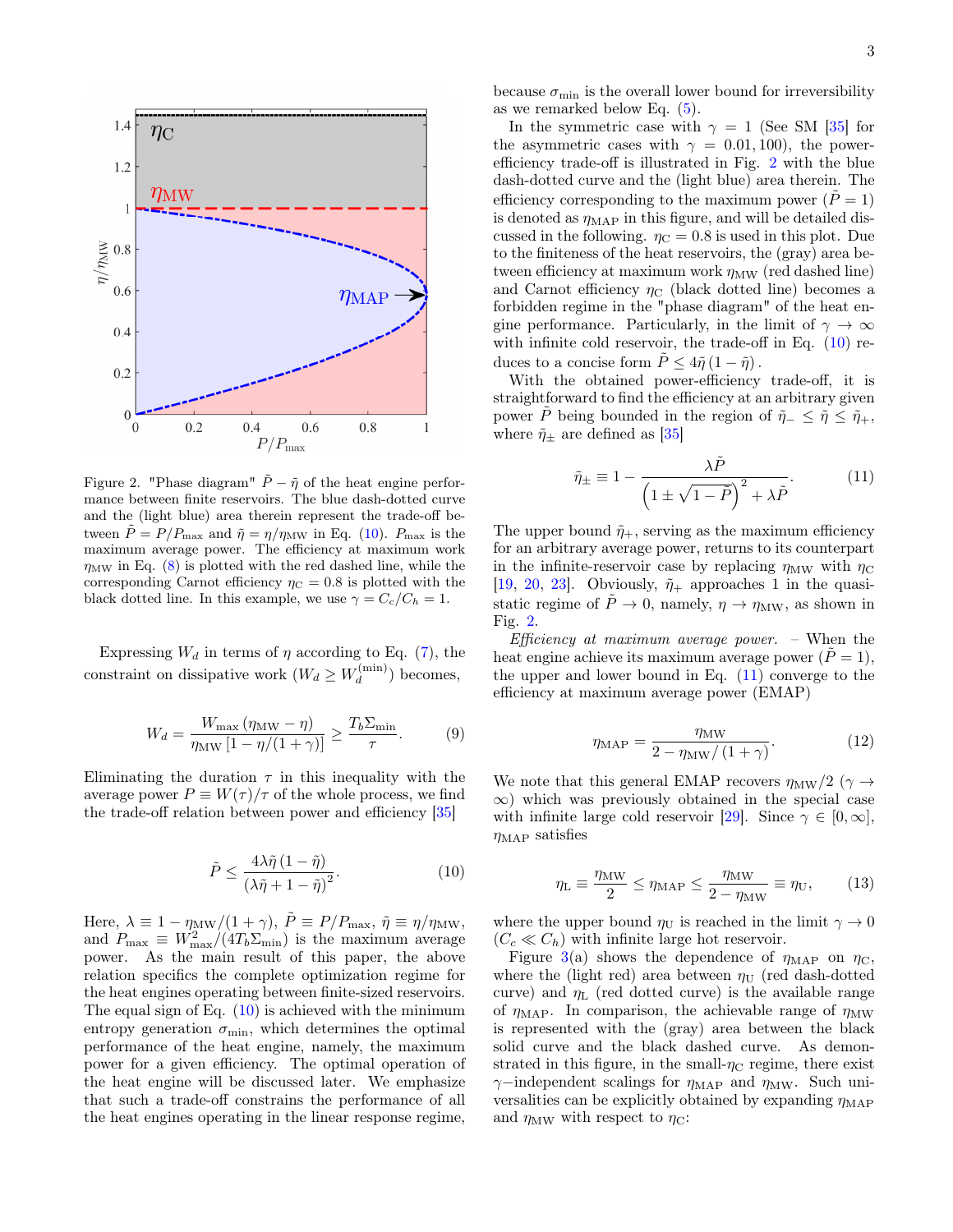

Figure 3. Dependence of and  $\eta_{\text{MAP}}$  and  $\eta_{\text{MW}}$  on  $\eta_{\text{C}}$  and  $\gamma$ . (a)  $\eta_{\text{MAP}}$  and  $\eta_{\text{MW}}$  as the function of  $\eta_{\text{C}}$ . The upper (lower) bound  $\eta_U$  ( $\eta_L$ ) of  $\eta_{MAP}$  in Eq. (13) is plotted as the red dashdotted (dotted) curve, the (light red) area between the dashdotted curve and dotted curve is the available range of  $\eta_{\text{MAP}}$ . The upper (lower) bound of  $\eta_{\text{MW}}$  is represented by the black solid (dashed) curve, and the (gray) area between the solid curve and dashed curve is the achievable range of  $\eta_{\text{MW}}$ . (b)  $\eta_{\rm MAP}$  and  $\eta_{\rm MW}$  as the function of  $\gamma$ . The red solid curve and black dashed curve represent  $\eta_{\text{MAP}}$  and  $\eta_{\text{MW}}$ , respectively. In this example,  $\eta_C = 0.8$ .

$$
\eta_{\rm MW} = \frac{1}{2}\eta_{\rm C} + \frac{1}{6}\left(1 - \frac{1/2}{\gamma + 1}\right)\eta_{\rm C}^2 + \mathcal{O}\left(\eta_{\rm C}^3\right),\qquad(14)
$$

$$
\eta_{\rm MAP} = \frac{1}{4}\eta_{\rm C} + \frac{1}{12}\left(1 + \frac{1/4}{\gamma + 1}\right)\eta_{\rm C}^2 + \mathcal{O}\left(\eta_{\rm C}^3\right). \tag{15}
$$

Obviously, the first-order coefficients of both  $\eta_{\text{MW}}$  and  $\eta_{\text{MAP}}$  are independent of the heat capacity ratio  $\gamma$ , as we inferred from Fig. 3(a). Up to the first order of  $\eta_{\rm C}$ , the universality of  $\eta_{\text{MAP}}$  scales as  $\eta_{\text{MAP}} \sim \eta_{\text{C}}/4$ . Meanwhile, the universality of  $\eta_{\text{MW}}$  follows as  $\eta_{\text{MW}} \sim \eta_{\text{C}}/2$ , which has also been revealed in previous studies [33, 34]. Nevertheless , the coefficients corresponding to the second order of  $\eta_{\rm C}$  are  $\gamma$ -dependent for  $\eta_{\rm MAP}$  and  $\eta_{\rm MW}$ . The signs of the terms containing  $\gamma$  in  $\eta_{\text{MAP}}$  and  $\eta_{\text{MW}}$ 

are opposite, which indicates that the monotonicity of  $\eta_{\rm MAP}$  and  $\eta_{\rm MW}$  with respect to  $\gamma$  is opposite. This fact is clearly illustrated in Fig. 3(b), where  $\eta_{\text{MAP}}$  (red solid curve) is a monotonically decreasing function of  $\gamma$ , while  $\eta_{\text{MW}}$  (black dashed curve) increases with  $\gamma$  monotonically [34]. In this figure, the maximum  $\eta_{\rm MW}$   $(\eta_{\rm MW}^{\rm (max)})$  and minimum  $\eta_{\text{MW}}$  ( $\eta_{\text{MW}}^{(\text{min})}$ ) are reached in the limit  $\gamma \to \infty$  and  $\gamma \to 0$ , respectively [33], and  $\eta_C = 0.8$  is fixed. As the result of the opposite monotonicity, there exists a competitive relation between  $\eta_{\text{MAP}}$  and  $\eta_{\text{MW}}$ . Namely,  $\eta_{\text{MAP}}$ achieves its maximum even when  $\eta_{\text{MW}}$  is minimum in the limit  $\gamma \to 0$ , and vice versa.

Optimal operation protocol of the heat engine.  $-$  As a process function, the path dependence of entropy production  $\sigma$  in the parameter space makes it relies on the control protocol applied to the working substance [43, 44]. Therefore, the efficiency and power of the heat engine are inseparable from the specific operation protocol of the cycle. To achieve the boundary of the trade-off (10) or the EMAP  $(12)$ , we demonstrate the optimal operation of the heat engine associated with the minimal entropy production  $\sigma_{\min}$  with a specific example. For a finite-time Carnot heat engine whose working substance is the ideal gas with volume  $V$  (control parameter), the minimal entropy production condition, i.e.,  $\dot{Q}_h = \sqrt{L_{22} \Sigma_{\text{min}}} / \tau$ , allows us to find the optimal control protocol for  $V(t)$  from the energy conservation relation of the gas [35].

The optimal operation protocol of the heat engine is shown in Fig. 4, where  $A$  (C) represents the finitetime isothermal expansion (compression) process with duration  $t_h^{(m)}$  $\binom{m}{h}(t_c^{(m)})$  in the *m*-th  $(m = 1, 2, 3...M)$  cycle. During the isothermal expansion (compression), the gas volume changes exponentially with time as  $V_h^{(m)}$  $\tilde{h}_h^{(m)}(\tilde{t}) =$  $V_{h,i}^{(m)} \exp(\varGamma_h^{(m)})$  $\mathcal{L}_h^{(m)}(\tilde{t}) = V_{c,i}^{(m)}(\text{exp}(-\Gamma_c^{(m)}t'))$  with  $\tilde{t} \equiv t - (m-1)\tau_c \; (t' \equiv t - (m-1)\tau_c - t_h^{(m)})$  $\binom{m}{h}$ . Here, the initial volume of the gas in the isothermal expansion process  $V_{h,i}^{(m)}=V_{h,i}$  is fixed in each cycle, while the initial volume of other three processes  $(V_{h,f}^{(m)}, V_{c,i}^{(m)},$  and  $V_{c,f}^{(m)})$  are determined by the full operation protocol.  $\Gamma_{h(c)}^{(m)}$  $h(c)$  represents the isothermal expansion (compression) rate of the  $m$ -th cycle [35]. The adiabatic equation of ideal gas is satisfied in the adiabatic processes B and D, the duration of which is ignored in comparison with that of the isothermal processes [15, 44, 45]. It is worth mentioning that a recent study [46] obtained similar optimal operation to realize the efficiency at maximum power of a Brownian heat engine between constant temperature reservoirs. This reminds us that such an optimal operation scheme may be universal for some types of finite-time heat engines.

Conclusion and discussion–In summary, we successfully obtained a general power-efficiency trade-off for heat engines operating between two finite-sized reservoirs within the linear response regime. With such a trade-off, we showed the achievable range of efficiency for a given average power, and the universal efficiency at maximum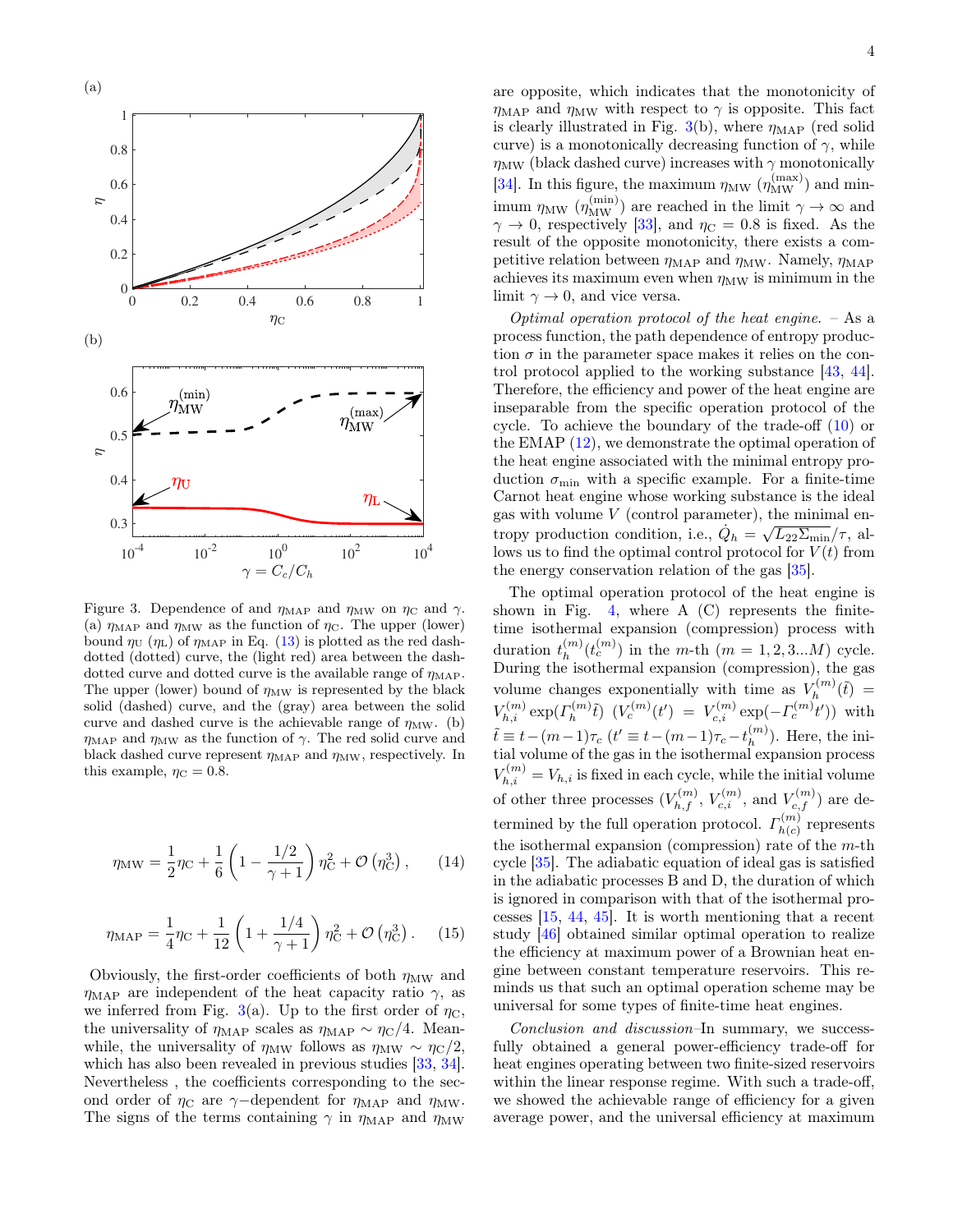

Figure 4. The diagram of the optimal operation protocol of the m-th cycle with the control parameter  $V$  (gas volume). In the isothermal expansion (expression) process A (C) of duration  $t_h$  ( $t_c$ ), V changes exponentially with time; while in adiabatic processes  $(B \text{ and } D)$ ,  $V$  is quenched with the adiabatic equation of idea gas being satisfied.

average power. To achieve the optimal performance of the heat engine, corresponding to the boundary of the power-efficiency trade-off, the optimal operation protocol of an ideal gas heat engine is demonstrated. The predicted results can be tested on some state-of-art platforms [44, 47]. Moreover, by replacing  $\eta_{\rm MW}$  with  $\eta_{\rm C}$ ,

5

some typical constraints in finite case become their corresponding counterparts in infinite case. These thermodynamic constraints specific the full operation regime of the heat engines in real-world circumstances. Basically, this study paves the way for the joint optimization of thermodynamic cycle by adjusting the ratio of the heat capacities of the reservoirs and controlling the operation of the cycle, and may shed new light on investigating the irreversibility of non-equilibrium thermodynamic processes off thermodynamic limit.

The temperature-dependent feature of the reservoir's heat capacity [33], the quantumness of the reservoir [48– 50, the deviation of entropy production from  $1/\tau$ -scaling beyond the slow-driving regime [23, 43, 44, 51], and the fluctuations in heat engine performance [52–54] are expected to be taken into future considerations.

Acknowledgment.-We thank G. H. Dong and Y. Chen for the helpful suggestions. We are grateful to the anonymous referees for enlightening comments. This work is supported by the National Science Foundation of China (NSFC) (Grants No. 11534002, No. 11875049, No. U1730449, No. U1530401, and No. U1930403), the National Basic Research Program of China (Grants No. 2016YFA0301201), and the China Postdoctoral Science Foundation (Grant No. BX2021030).

- [1] K. Huang, Introduction To Statistical Physics, 2Nd Edition (T&F/Crc Press, 2013), ISBN 978-1-4200-7902-9.
- [2] B. Andresen, R. S. Berry, M. J. Ondrechen, and P. Salamon, Acco. Chem. Res. 17, 266 (1984).
- [3] U. Seifert, Rep. Prog. Phys. **75**, 126001 (2012).
- [4] V. Holubec and A. Ryabov, Phys. Rev. E 96 (2017).
- [5] R. Kosloff, J. Chem. Phys. 150, 204105 (2019).
- [6] Z.-C. Tu, Front. Phys. **16**, 1 (2021).
- [7] J. Yvon, in First Geneva Conf. Proc. UN (1955).
- [8] P. Chambadal, Recuperation de chaleura la sortie d' un reacteur, chapter 3 (1957).
- [9] I. I. Novikov, J. Nucl. Energy II 7, 125 (1958).
- [10] F. L. Curzon and B. Ahlborn, Am. J. Phys. 43, 22 (1975).
- [11] C. V. den Broeck, Phys. Rev. Lett. **95**, 190602 (2005).
- [12] Y. Izumida and K. Okuda, EPL 83, 60003 (2008).
- [13] T. Schmiedl and U. Seifert, EPL 83, 30005 (2008).
- [14] Z. C. Tu, Journal Phys. A: Math. Theor. 41, 312003 (2008).
- [15] M. Esposito, R. Kawai, K. Lindenberg, and C. V. den Broeck, Phys. Rev. Lett. 105, 150603 (2010).
- [16] Y. Wang and Z. C. Tu, Phys. Rev. E 85, 011127 (2012).
- [17] C. V. D. Broeck, EPL **101**, 10006 (2013).
- [18] V. Holubec and A. Ryabov, Phys. Rev. E 92, 052125  $(2015)$ .
- [19] V. Holubec and A. Ryabov, J. Stat. Mech. Theo. Exp. 2016, 073204 (2016).
- [20] R. Long and W. Liu, Phys. Rev. E 94, 052114 (2016).
- [21] N. Shiraishi, K. Saito, and H. Tasaki, Phys. Rev. Lett. 117, 190601 (2016).
- [22] V. Cavina, A. Mari, and V. Giovannetti, Phys. Rev. Lett.

119, 050601 (2017).

- [23] Y.-H. Ma, D. Xu, H. Dong, and C.-P. Sun, Phys. Rev. E 98, 042112 (2018).
- [24] A. C. Barato and U. Seifert, Phys. Rev. Lett. 114, 158101 (2015).
- [25] J. M. Horowitz and T. R. Gingrich, Phys. Rev. E 96, 020103(R) (2017).
- [26] M. J. Ondrechen, B. Andresen, M. Mozurkewich, and R. S. Berry, Am. J. Phys. 49, 681 (1981).
- [27] M. J. Ondrechen, M. H. Rubin, and Y. B. Band, J. Chem. Phys. 78, 4721 (1983).
- [28] H. S. Leff, Am. J. Phys. 55, 701 (1987).
- [29] Y. Izumida and K. Okuda, Phys. Rev. Lett. 112, 180603 (2014).
- [30] Y. Wang, Phys. Rev. E **90**, 062140 (2014).
- [31] R. S. Johal, Phys. Rev. E 94, 012123 (2016).
- [32] H. Tajima and M. Hayashi, Phys. Rev. E 96, 012128 (2017).
- [33] Y.-H. Ma, Entropy 22, 1002 (2020).
- [34] R. S. Johal and R. Rai, EPL 113, 10006 (2016).
- [35] See Supplemental Materials for detailed discussion on the reversible regime (Sec. I); the lower bound of irreversible entropy production (Sec. II); the dissipation work and power-efficiency trade-off (Sec. III); the bounds of  $\tilde{\eta}_{\pm}$ (Sec. IV); and the optimal operation of the engine (Sec.  $V$ ).
- [36] Y. Izumida and K. Okuda, Phys. Rev. E 80, 021121 (2009).
- [37] K. Proesmans and C. Van den Broeck, Phys. Rev. Lett. 115, 090601 (2015).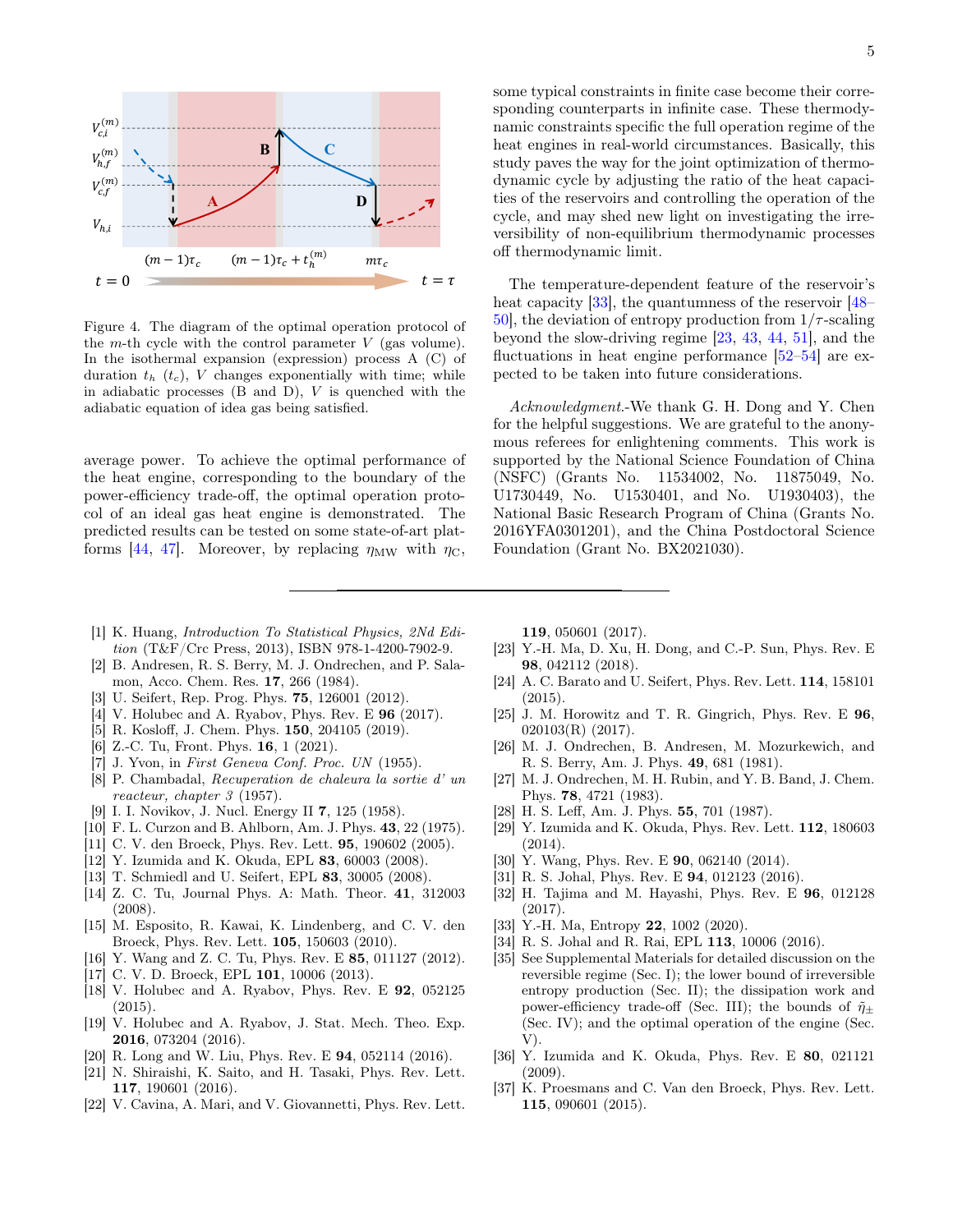- [38] Y. Izumida, Phys. Rev. E 103, L050101 (2021).
- [39] G. Ruppeiner, Phys. Rev. A **20**, 1608 (1979).
- [40] P. Salamon and R. S. Berry, Phys. Rev. Lett. 51, 1127 (1983).
- [41] G. E. Crooks, Phys. Rev. Lett. **99** (2007).
- [42] K. Sekimoto and S. ichi Sasa, Journal of the Phys. Society of Japan 66, 3326 (1997).
- [43] Y.-H. Ma, D. Xu, H. Dong, and C.-P. Sun, Phys. Rev. E 98, 022133 (2018).
- [44] Y.-H. Ma, R.-X. Zhai, J. Chen, H. Dong, and C. P. Sun, Phys. Rev. Lett. 125, 210601 (2020).
- [45] Z.-C. Tu, Chin. Phys. B **21**, 020513 (2012).
- [46] Y.-H. Chen, J.-F. Chen, Z. Fei, and H.-T. Quan, arXiv:2108.04128 (2020).
- [47] I. A. Martínez, É. Roldán, L. Dinis, D. Petrov, J. M. R.

Parrondo, and R. A. Rica, Nat. Phys. 12, 67 (2015).

- [48] D. Xu, S.-W. Li, X. Liu, and C. Sun, Phys. Rev. E 90, 062125 (2014).
- [49] J. Roßnagel, O. Abah, F. Schmidt-Kaler, K. Singer, and E. Lutz, Phys. Rev. Lett. 112 (2014).
- [50] Y.-H. Ma, C. L. Liu, and C. P. Sun, arXiv:2110.04550 (2021).
- [51] Y.-H. Ma, H. Dong, and C. P. Sun, Commun. Theor. Phys. 73, 125101 (2021).
- [52] G. Verley, T. Willaert, C. Broeck, and M. Esposito, Phys. Rev. E 90, 052145 (2014).
- [53] T. Denzler and E. Lutz, Phys. Rev. Res. 2 (2020).
- [54] Z. Fei, J.-F. Chen, and Y.-H. Ma, arXiv:2109.12816 (2021).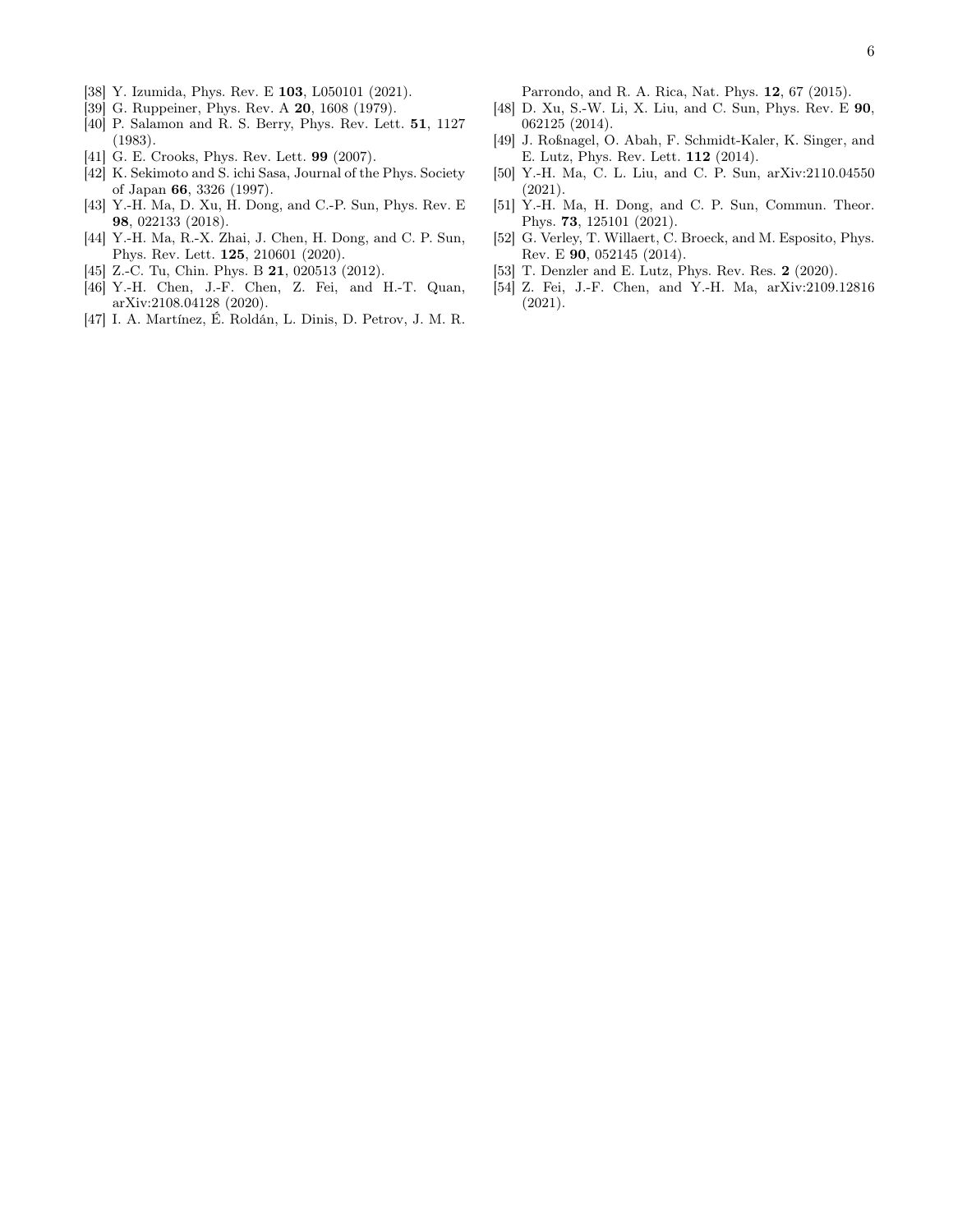# Supplementary Materials for "Optimizing Thermodynamic cycles with Finite-Sized Reservoirs"

Hong Yuan,<sup>1</sup> Yu-Han Ma,<sup>1,\*</sup> and C. P. Sun<sup>1,2,†</sup>

 $1$  Graduate School of China Academy of Engineering Physics, No. 10 Xibeiwang East Road, Haidian District, Beijing, 100193, China  $2$ Beijing Computational Science Research Center, Beijing 100193, China

This document is devoted to providing the detailed derivations and the supporting discussions to the main content of the Letter. In Sec. I, we discuss the final uniform temperature  $\ddot{T}$ , the maximum work  $W_{\text{max}}$ , and the corresponding efficiency  $\eta_{\text{MW}}$  in the reversible regime under the quasi-static limit. The lower bound of irreversible entropy production, illustrated in [Eq. (5)] of the main text, is derived in Sec. II. In Sec. III, we show the proofs of the lower bound of dissipative work  $W_d \geq T_b \Sigma_{\min}/\tau$ , and the trade-off between power and efficiency presented in [Eq. (10)] of the main text. The derivation of the bounds for efficiency at arbitrary given power  $\tilde{\eta}_\pm$  [Eq. (11) of the main text] is given in Sec. IV. In Sec. V, taking idea gas heat engine as an example, we demonstrate the optimal operation protocol of the engine associated with the minimal entropy production to achieve the boundary of the power-efficiency trade-off.

### I. THE REVERSIBLE REGIME

The extractable work from the reservoirs in the reversible regime,  $W_{\text{max}} \equiv \lim_{\sigma \to 0} W(\tau)$ , is the upper bound of the work output until the heat engines stop operating. Such bound is achieved with no irreversible entropy production in the whole process [1–3]. Specifically, in an infinitesimal process, The heat engine absorbs  $dQ_h = -C_h dT_h$  from the hot reservoir, and then transforms it into the infinitesimal work the  $dW_{\text{max}}$  with the corresponding time-dependent Carnot efficiency  $\eta_C(t) \equiv 1 - T_c/T_h$  [2]. In this sense, the power of the engine reads

$$
dW_{\text{max}} = -C_h dT_h (1 - \frac{T_c}{T_h}).\tag{1}
$$

According to the conservation of energy  $dW_{\text{max}} = dQ_h - dQ_c$ , we can also write

$$
dW_{\text{max}} = -C_h dT_h - C_c dT_c,\tag{2}
$$

where  $dQ_c = C_c dT_c$  is the heat released from the heat engine to the cold reservoir. Comparing Eq. (1) and Eq. (2), one has

$$
-C_h \frac{dT_h}{T_h} = C_c \frac{dT_c}{T_c}.
$$
\n<sup>(3)</sup>

In the case with constant heat capacity  $C_h(C_c)$ , by integrating both sides of Eq. (3), the final uniform temperature of the total system,  $T_b \equiv T_c^{[f]} = T_h^{[f]}$  $h^{[j]}$ , is obtained as

$$
T_b = \left[T_h^{[i]}\right]^{\frac{1}{\gamma+1}} \left[T_c^{[i]}\right]^{\frac{\gamma}{\gamma+1}},\tag{4}
$$

where  $\gamma \equiv C_c/C_b$  is defined as the heat capacity ratio. As a consequence, integrating Eq. (2), we find the maximum work output

$$
W_{\max} = C_h \left( T_h^{[i]} - T_b \right) - C_c \left( T_b - T_c^{[i]} \right). \tag{5}
$$

The first term of the right hand of Eq. (5) is the reversible heat absorbed,  $Q_h(\sigma \to 0) = C_h \left[ T_h^{[i]} - T_b \right]$ , achieved in the quasi-static limit. In this case, the corresponding efficiency, namely, the efficiency at maximum work output (EMW)  $\eta_{\text{MW}} \equiv W_{\text{max}}/Q_h (\sigma \to 0)$ , is directly obtained as [3]

$$
\eta_{\rm MW} = 1 - \gamma \left[ \frac{\eta_{\rm C}}{1 - (1 - \eta_{\rm C})^{\frac{\gamma}{\gamma + 1}}} - 1 \right],\tag{6}
$$

<sup>∗</sup> yhma@gscaep.ac.cn

<sup>†</sup> suncp@gscaep.ac.cn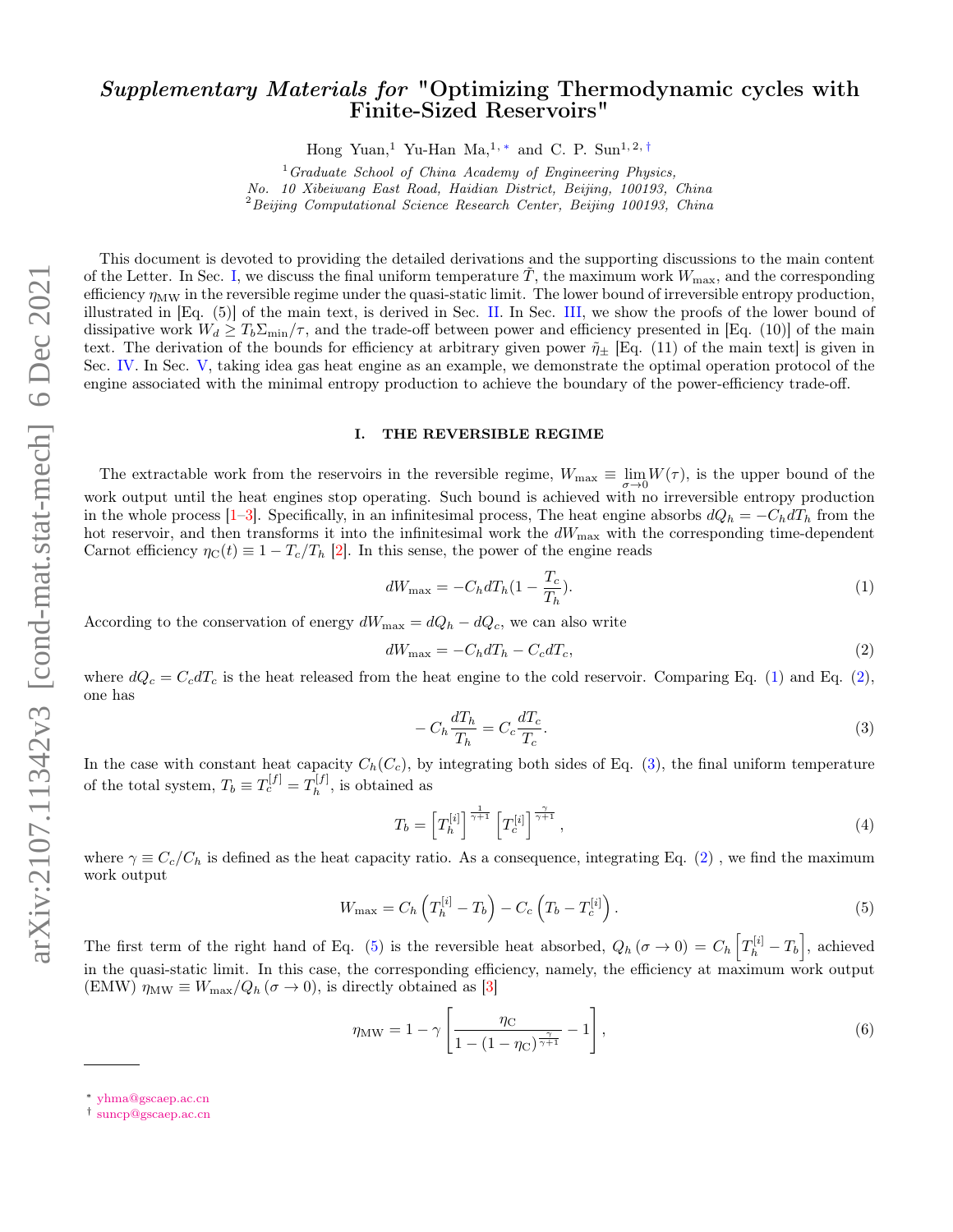where  $\eta_C \equiv \eta_C(0) = 1 - T_c^{[i]}/T_h^{[i]}$  is the Carnot efficiency determined by the initial temperature of the two reservoirs. As we mentioned before, this result is applicable to the heat reservoirs with constant heat capacity. For the reservoirs with temperature-dependent heat capacity, the generalization of Eq.  $(6)$  is studied our previous work [3].

### II. LOWER BOUND OF IRREVERSIBLE ENTROPY PRODUCTION

It follows from [Eq. (3)] and [Eq. (4)] of the main text that the entropy production  $\sigma(\tau) = \int_0^{\tau} (\sqrt{\dot{\sigma}})^2 dt$  explicitly follows as

$$
\sigma(\tau) \ge \frac{\left(\int_0^{\tau} C_h \dot{T}_h / \sqrt{L_{22}} dt\right)^2}{\tau},\tag{7}
$$

$$
=\frac{\left(\int_{T_h^{[i]}}^{\tilde{T}} C_h dT_h / \sqrt{L_{22}}\right)^2}{\tau} \tag{8}
$$

$$
\equiv \frac{\Sigma}{\tau} \tag{9}
$$

where  $\Sigma = \Sigma(\tilde{T})$ , and  $T_h(\tau) \equiv \tilde{T} = \tilde{T}(\sigma)$  is given by [Eq. (2)] of the main text. In the linear irreversible regime, keeping the first order of  $\sigma$  in  $\tilde{T}(\sigma)$ , [Eq. (2)] of the main text is approximated as

$$
\tilde{T} = T_b \exp\left[\frac{\sigma}{C_h + C_c}\right] \tag{10}
$$

$$
\approx T_b \left[ 1 + \frac{\sigma}{C_h + C_c} \right]. \tag{11}
$$

Then,  $\Sigma$  is approximated as

$$
\Sigma = \Sigma(\tilde{T} = T_b) + \left. \frac{\partial \Sigma}{\partial \tilde{T}} \right|_{\tilde{T} = T_b} \left( \tilde{T} - T_b \right)
$$
\n(12)

$$
= \left(\int_{T_h^{[i]}}^{T_b} C_h dT_h / \sqrt{L_{22}}\right)^2 + 2\left(\int_{T_h^{[i]}}^{T_b} C_h dT_h / \sqrt{L_{22}}\right) \frac{T_b \sigma}{\sqrt{L_{22}} (1+\gamma)},\tag{13}
$$

up to the first order of  $\sigma$ . Substituting the above result into Eq. (9), we obtain

$$
\sigma(\tau) \ge \frac{\Sigma_{\min}}{\tau} \left[ 1 - \frac{2T_b \sqrt{\Sigma_{\min}/L_{22}}}{(1+\gamma)\tau} \right]^{-1},\tag{14}
$$

where  $\Sigma_{\min} \equiv \left(\int_{T_h^{[i]}}^{T_b} C_h dT_h / \sqrt{L_{22}}\right)^2$  is a  $\tau$ -independent dissipation coefficient. By expanding the right hand of this inequality with respect to  $\tau^{-1}$ , we have

$$
\sigma(\tau) \ge \frac{\Sigma_{\min}}{\tau} \left[ 1 + \frac{2T_b \sqrt{\Sigma_{\min}/L_{22}}}{(1+\gamma)\tau} \right] + \mathcal{O}\left(\tau^{-3}\right). \tag{15}
$$

In the long-time regime, up to the first order of  $\tau^{-1}$ , we obtain [Eq. (5)] of the main text, namely,  $\sigma(\tau) \ge \Sigma_{\min}/\tau$ . To be consistent with this result, all the high-order terms of  $\tau^{-1}$  will be ignored in the following discussion.

It is worth mentioning that, even without the tight-coupling condition, [Eq.(5)] of the main text serves as the overall lower bound for entropy production. The proof is as follows: based on the linear irreversible thermodynamics, the entropy production rate  $\dot{\sigma}$  reads [4]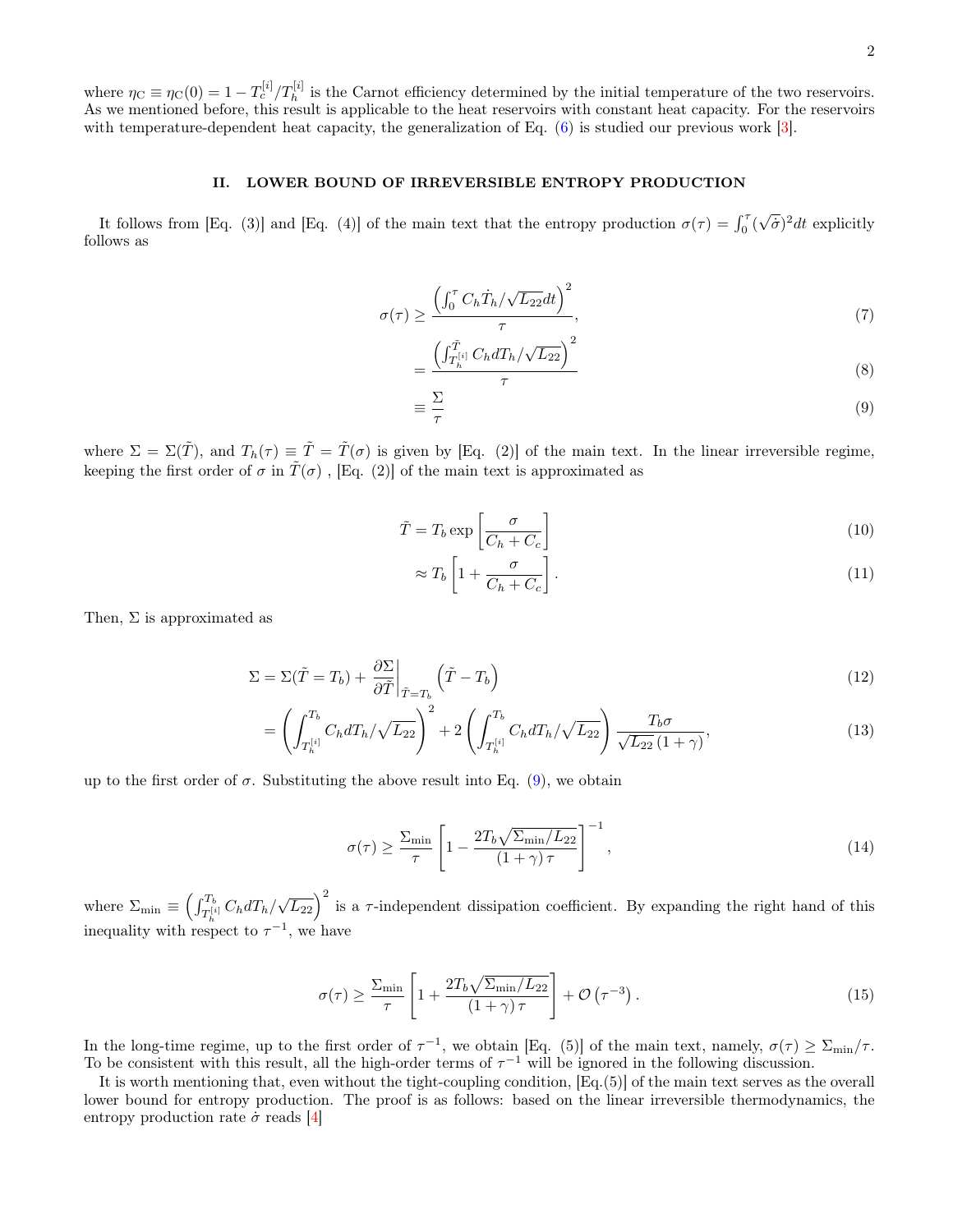$$
\dot{\sigma} = \frac{1}{L_{22}q^2} J_2^2 + \frac{1 - q^2}{q^2} L_{22} X_2^2 - 2 \frac{1 - q^2}{q^2} J_2 X_2.
$$
\n(16)

Here  $J_2 \equiv \dot{Q}_h$  is the heat flow from the hot reservoir,  $X_2 \equiv 1/T_c - 1/T_h$  represents the conjugate thermodynamic force, and the coefficient of the coupling strength  $q = L_{21}/\sqrt{L_{11}L_{22}}$  satisfies  $|q| \leq 1$ . The derivative of  $\sigma$  with respect to  $q^2$  is straightforward obtained as

$$
\frac{\partial \sigma}{\partial (q^2)} = \int_0^\tau \frac{\partial \dot{\sigma}}{\partial (q^2)} dt \tag{17}
$$

$$
= -\int_0^{\tau} \frac{1}{q^4} \left( \frac{J_2}{\sqrt{L_{22}}} - \sqrt{L_{22}} X_2 \right)^2 dt \le 0,
$$
\n(18)

which is always negative. This indicates that the entropy production decreases monotonically with the increase of  $|q|$ . Therefore, the minimum entropy production obtained in [Eq.(5)] of the main text serves as the overall lower bound for entropy production with arbitrary q.

## III. DISSIPATIVE WORK AND POWER-EFFICIENCY TRADE-OFF

#### A. The dissipative work

The work output  $W(\tau) = Q_h(\tau) - Q_c(\tau)$  is explicitly written as

$$
W(\tau) = C_h \left( T_h^{[i]} - \tilde{T} \right) - C_c \left( \tilde{T} - T_c^{[i]} \right),\tag{19}
$$

which is monotonically decreasing as  $\tilde{T}$  increases. It follows from Eqs. (5) and (19) that the dissipative work  $W_d(\tau) \equiv W_{\text{max}} - W(\tau)$  reads

$$
W_d(\tau) = (C_c + C_h) \left(\tilde{T} - T_b\right). \tag{20}
$$

Combining  $[Eq. (2)]$  and  $[Eq. (5)]$  of the main text, one has

$$
\tilde{T} \ge T_b \exp\left[\frac{\Sigma_{\min}}{(C_c + C_h)\tau}\right],\tag{21}
$$

and then Eq.  $(20)$  is written in terms of  $\tau$  as,

$$
W_d(\tau) \ge (C_h + C_c) T_b \left[ e^{\frac{\Sigma_{\min}}{(C_c + C_h)\tau}} - 1 \right]
$$
\n(22)

$$
=\frac{T_b\Sigma_{\min}}{\tau}+\mathcal{O}\left(\tau^{-2}\right). \tag{23}
$$

Up to the first order of  $\tau^{-1}$ , the inequality for the dissipative work in main text is obtained as  $W_d(\tau) \ge T_b \Sigma_{\min}/\tau$ .

#### B. Power-efficiency trade-off

As shown in [Eq. (9)] of the main text that

$$
\frac{\eta_{\text{MW}} - \eta}{\eta_{\text{MW}} \left[ 1 - \eta / (1 + \gamma) \right]} \ge \frac{T_b \Sigma_{\text{min}}}{W_{\text{max}} \tau},\tag{24}
$$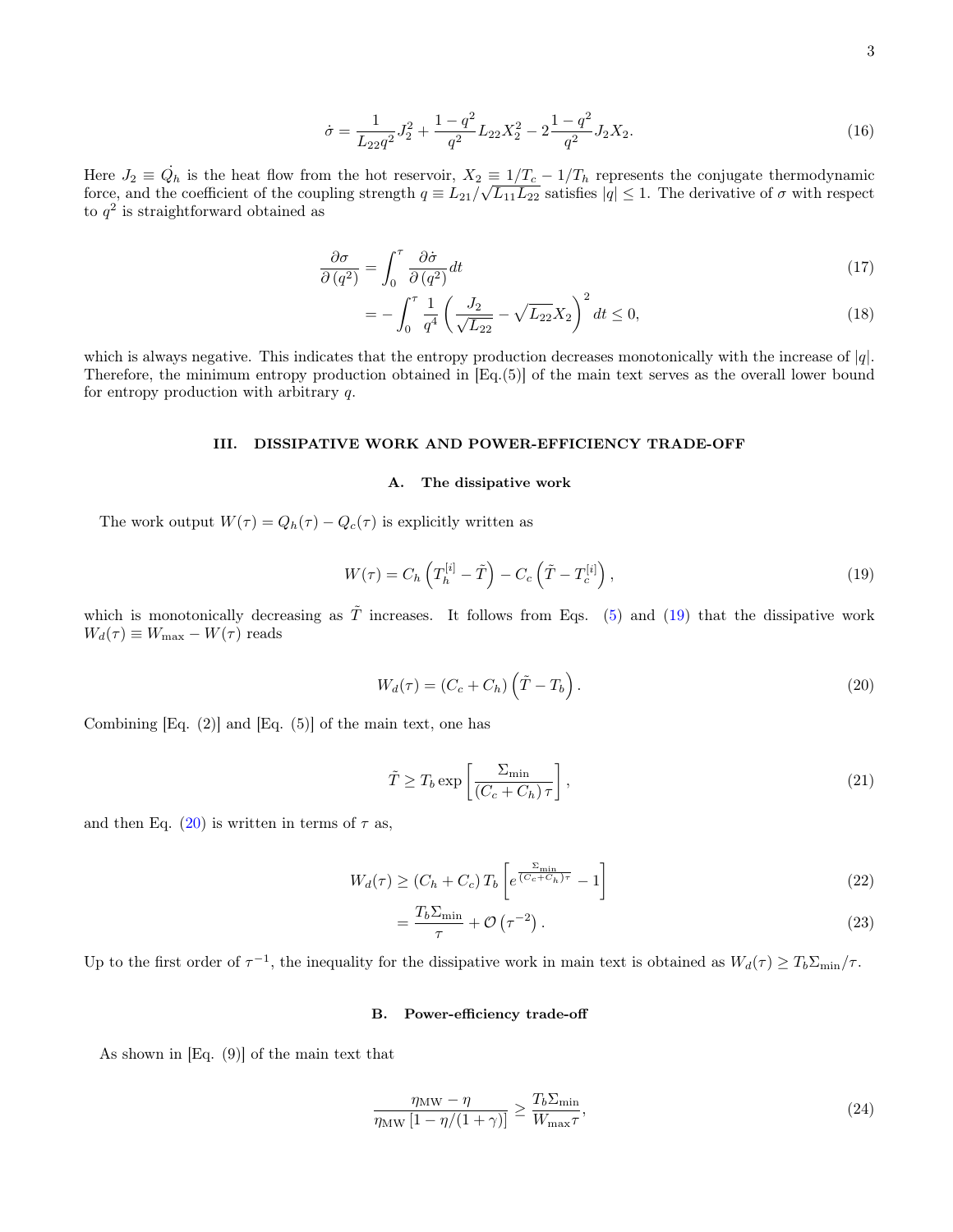which becomes, by multiplying both sides by  $W(\tau)$ ,

$$
\frac{W(\tau) (\eta_{\text{MW}} - \eta)}{\eta_{\text{MW}} [1 - \eta/(1 + \gamma)]} \ge \frac{T_b \Sigma_{\text{min}} W(\tau)}{W_{\text{max}} \tau}
$$
\n(25)

$$
(1+\gamma)\rbrack = \frac{W_{\text{max}}\tau}{W_{\text{max}}}.
$$
\n(26)

Here,  $P \equiv W(\tau)/\tau$  is defined as the average power of the whole process. Further, we rewrite  $W(\tau)$  as

$$
W(\tau) = W_{\text{max}} - W_d \tag{27}
$$

$$
=W_{\max} - \frac{W_{\max}(\eta_{\text{MW}} - \eta)}{\eta_{\text{MW}}[1 - \eta/(1+\gamma)]},\tag{28}
$$

then Eq. (26) becomes

$$
W_{\max}\left\{1-\frac{\eta_{\text{MW}}-\eta}{\eta_{\text{MW}}\left[1-\eta/(1+\gamma)\right]}\right\}\frac{(\eta_{\text{MW}}-\eta)}{\eta_{\text{MW}}\left[1-\eta/(1+\gamma)\right]}\geq \frac{T_b \Sigma_{\min} P}{W_{\max}}.\tag{29}
$$

By straightforward calculation, the above inequality is simplified as

$$
P \le \frac{W_{\text{max}}^2}{\eta_{\text{MW}}^2 T_b \Sigma_{\text{min}}} \frac{\eta \left[1 - \eta_{\text{MW}} / (1 + \gamma)\right] (\eta_{\text{MW}} - \eta)}{\left[1 - \eta / (1 + \gamma)\right]^2}.
$$
\n
$$
(30)
$$

On the other hand, the average power  $P = W(\tau)/\tau$  follows as

$$
P = \frac{W_{\text{max}} - W_d}{\tau} \tag{31}
$$

$$
\leq \frac{W_{\text{max}} - T_b \Sigma_{\text{min}} / \tau}{\tau},\tag{32}
$$

where  $W_d \geq T_b \Sigma_{\text{min}}/\tau$  has been used. The above relation can be further written in the quadratic form, namely,

$$
P \le -T_b \Sigma_{\min} \left(\frac{1}{\tau} - \frac{W_{\max}}{2T_b \Sigma_{\min}}\right)^2 + \frac{W_{\max}^2}{4T_b \Sigma_{\min}},
$$
\n(33)

which clearly shows that the maximum average power and the corresponding optimal operation time are

$$
P = \frac{W_{\text{max}}^2}{4T_b \Sigma_{\text{min}}} \equiv P_{\text{max}}, \text{ and } \tau = \frac{2T_b \Sigma_{\text{min}}}{W_{\text{max}}} \equiv \tau^*,\tag{34}
$$

respectively. Finally, with the definitions

$$
\tilde{P} \equiv \frac{P}{P_{\text{max}}}, \tilde{\eta} \equiv \frac{\eta}{\eta_{\text{MW}}}, \lambda \equiv 1 - \frac{\eta_{\text{MW}}}{1 + \gamma},\tag{35}
$$

Eq. (30) is re-expressed as a concise form

$$
\tilde{P} \le \frac{4\lambda \tilde{\eta} (1 - \tilde{\eta})}{\left(\lambda \tilde{\eta} + 1 - \tilde{\eta}\right)^2}.
$$
\n(36)

This is the trade-off between power and efficiency as we presented in [Eq. (10)] of the main text. In [Fig. 2] of the main text, we plot such trade-off in the symmetric case with  $\gamma = C_c/C_h = 1$ . As comparisons, the trade-off in the asymmetric cases with  $\gamma = 0.01, 100$  are shown in Fig. 1.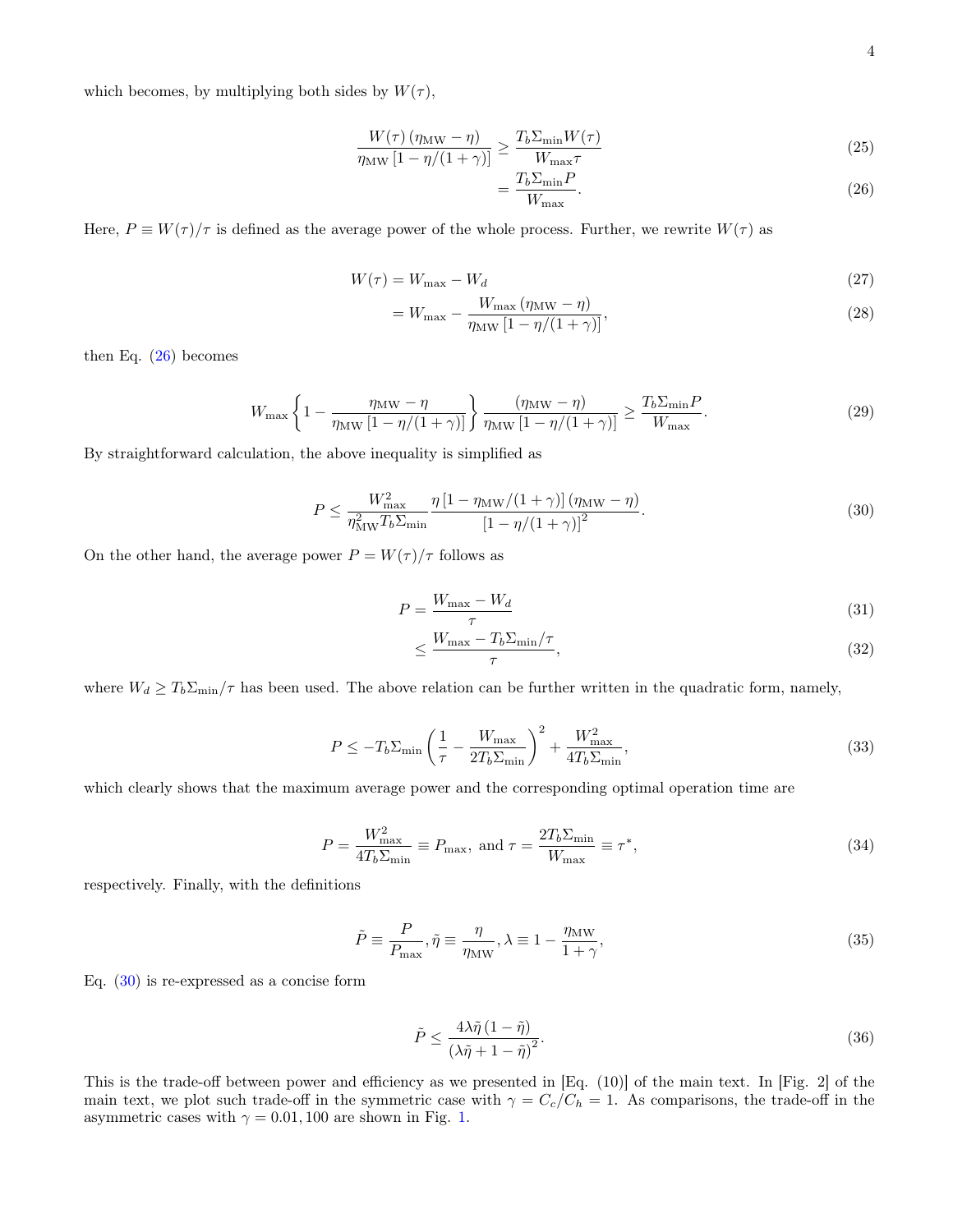

5



Figure 1: "Phase diagram"  $\tilde{P} - \tilde{\eta}$  of the heat engine performance between finite reservoirs with different heat capacity ratio  $\gamma = 0.01$  [(a)] and  $\gamma = 100$  [(b)]. The blue dash-dotted curve and the (light blue) area therein represent the trade-off between  $\tilde{P} = P/P_{\text{max}}$  and  $\tilde{\eta} = \eta/\eta_{\text{MW}}$  in Eq. (36), where  $P_{\text{max}}$  is the maximum average power. The efficiency at maximum work  $\eta_{\text{MW}}$  in Eq. (6) is plotted with the red dashed line, while the corresponding Carnot efficiency  $\eta_C = 0.8$  is plotted with the black dotted line.

# IV. BOUNDS OF EFFICIENCY AT ARBITRARY GIVEN POWER

Note that the numerator in the right side of the trade-off in Eq. (36) can be re-expressed as

$$
4\lambda \tilde{\eta} (1 - \tilde{\eta}) = (\lambda \tilde{\eta} + 1 - \tilde{\eta})^2 - [\lambda \tilde{\eta} - (1 - \tilde{\eta})]^2.
$$
 (37)

Thus, the trade-off is rewritten as

$$
\tilde{P} + \left[\frac{\lambda \tilde{\eta} - (1 - \tilde{\eta})}{\lambda \tilde{\eta} + 1 - \tilde{\eta}}\right]^2 \le 1,\tag{38}
$$

such that the upper and lower bounds in  $\tilde{\eta}_-\leq \tilde{\eta}\leq \tilde{\eta}_+$  are the solutions of the quadratic equation

$$
\left[\frac{\lambda \tilde{\eta} - (1 - \tilde{\eta})}{\lambda \tilde{\eta} + 1 - \tilde{\eta}}\right]^2 = 1 - \tilde{P}.
$$
\n(39)

By straightforward calculation, one has

$$
\tilde{\eta}_{\pm} = \frac{1 \pm \sqrt{1 - \tilde{P}}}{1 \pm \sqrt{1 - \tilde{P}} + \lambda \left(1 \mp \sqrt{1 - \tilde{P}}\right)} = 1 - \frac{\lambda \left(1 \mp \sqrt{1 - \tilde{P}}\right)}{1 \pm \sqrt{1 - \tilde{P}} + \lambda \left(1 \mp \sqrt{1 - \tilde{P}}\right)}.
$$
\n(40)

With the help of the relation

$$
\tilde{P} = 1 - \left(\sqrt{1 - \tilde{P}}\right)^2 = \left(1 \mp \sqrt{1 - \tilde{P}}\right) \left(1 \pm \sqrt{1 - \tilde{P}}\right),\tag{41}
$$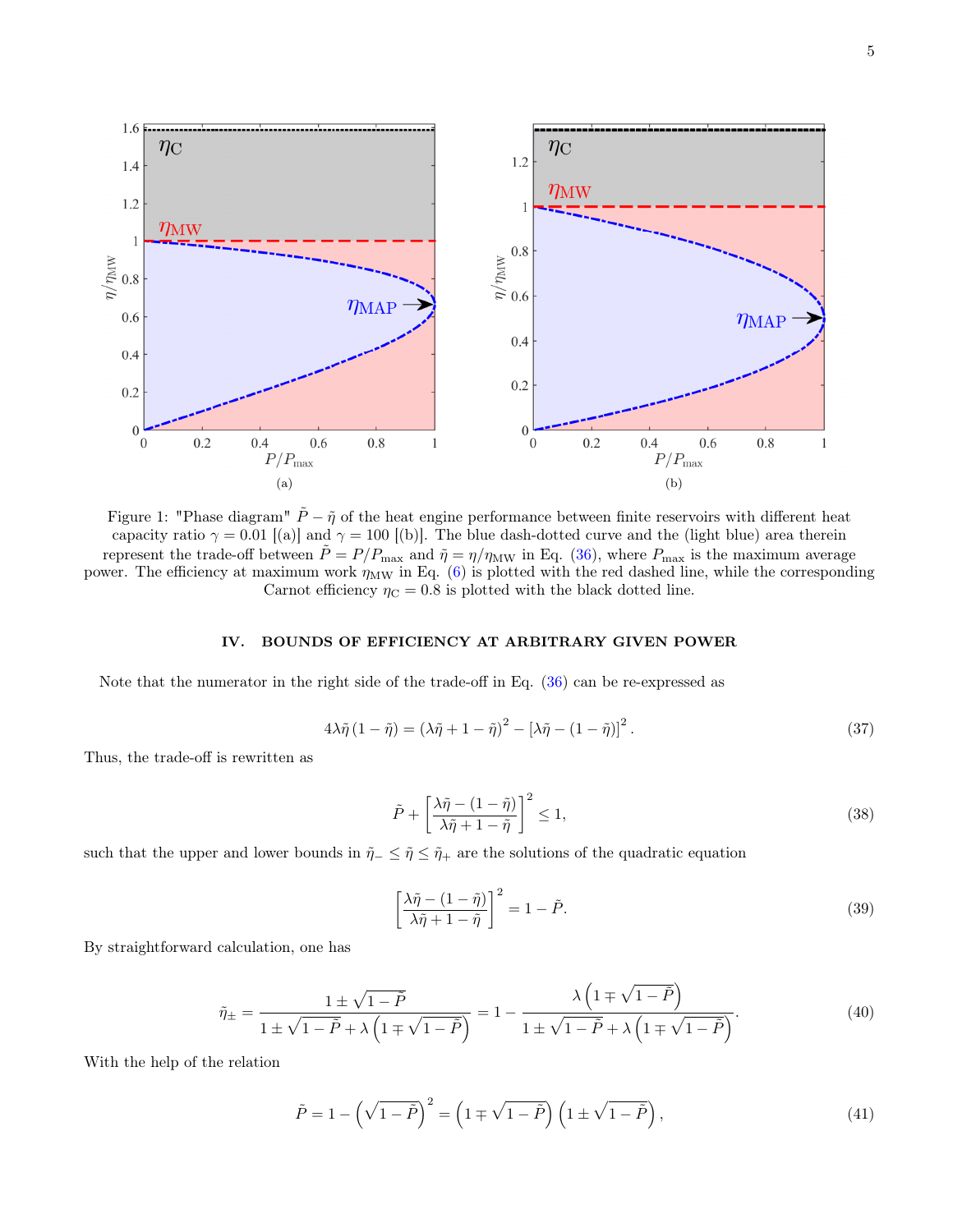Eq.  $(40)$  is simplified as

$$
\tilde{\eta}_{\pm} = 1 - \frac{\lambda \tilde{P}}{\left(1 \pm \sqrt{1 - \tilde{P}}\right)^2 + \lambda \tilde{P}}.\tag{42}
$$

This is the result we presented in [Eq. (11)] of the main text.

#### V. OPTIMAL OPERATION PROTOCOL OF THE HEAT ENGINE

Recent studies show that the operation protocols applied to the working substance will influence the performance of the heat engines [5, 6]. In our model, different operation protocols of the heat engine cycle will lead to different entropy production  $\sigma$ , and thus affect the uniform temperature  $\tilde{T}$  of the reservoirs as well as the power and efficiency of the heat engine. To achieve the boundary of the trade-off between power and efficiency, in this section, we aim to find the optimal operation protocol of the heat engine associated with the minimum entropy production  $\sigma_{\min}$ .

The minimum entropy production demonstrated in [Eq. (5)] of the main text is achieved with the following condition

$$
\sqrt{\dot{\sigma}} = -\frac{C_h \dot{T}_h}{\sqrt{L_{22}}} = \frac{\sqrt{\Sigma_{\text{min}}}}{\tau}.
$$
\n(43)

In the case of constant  $L_{22}$ , one has  $\Sigma_{\rm min} = C_h^2 [T_h^{[i]} - T_b]^2 / L_{22} = \text{const}$ , which can be simplified as  $C_h \dot{T}_h = const$ . Notice that  $\dot{T}_h$  represents the change of temperature of the hot reservoir per cycle, one has

$$
J_2 \equiv \dot{Q}_h = -C_h \dot{T}_h = \frac{\sqrt{L_{22} \Sigma_{\text{min}}}}{\tau} = \frac{C_h [T_h^{[i]} - T_b]}{\tau},\tag{44}
$$

which means that the heat absorption in each cycle is equal. On the other hand, in the tight-coupling case with  $|q| = 1$ , the heat release to the cold reservoir follows as [2]

$$
\dot{Q}_c = -\frac{T_c}{T_h} C_h \dot{T}_h + \frac{T_c}{L_{22}} \left( C_h \dot{T}_h \right)^2 = \frac{T_c}{T_h} \frac{C_h [T_h^{[i]} - T_b]}{\tau} + T_c \frac{C_h^2 [T_h^{[i]} - T_b]^2}{L_{22} \tau^2}.
$$
\n(45)

Arrive here, we have obtained the heat absorption and the heat release of each cycle of the entire process.

Before proceeding further, it is worth mentioning that the time scale  $\tau_e$ , characterizing the temperature change of the reservoirs, is much greater than the mean cycle time  $\tau_c$  (microscopic level), and therefore  $T_{h(c)}$  can be regarded as constant in one cycle. Meanwhile,  $\tau_e$  is less than the total time  $\tau$  (macroscopic level), which implies that in the whole process under consideration,  $T_{h(c)}$  will evolve over time. More precisely,  $T_{h(c)}$  is a step function of t with the intervals being the time of cycles. By taking the mean cycle time  $\tau_c$  as the unit of time,  $T_{h(c)}$  is a slowly varying function of  $m \equiv t/\tau_c$ ,  $(m = 1, 2, 3...M = \tau/\tau_c)$ , i.e.,  $T_{h(c)}(t) = T_{h(c)}^{(m)}$  $h(c)$ , where the new variable m represents the macroscopic dimensionless time. We stress here that  $T_{h(c)}^{(m)}$  $h(c)$  represents the temperature of the reservoir at the beginning of the corresponding finite-time isothermal process the m-th cycle, such that  $T_{h(c)}^{(1)} = T_{h(c)}^{[i]}$  $h(c)$ . By integrating Eq.(44), the temperature of the hot reservoir in the m-th cycle is obtained as

$$
T_h^{(m)} = T_h^{[i]} - \frac{[T_h^{[i]} - T_b]}{M} (m - 1).
$$
\n(46)

Then, combining Eq. $(45)$  and Eq. $(46)$ , one finds the temperature of the cold reservoir

$$
T_c^{(m)} = T_c^{[i]} \left[ 1 - \frac{[T_h^{[i]} - T_b]}{MT_h^{[i]}} (m - 1) \right]^{-\frac{1}{\gamma}} \exp\left[ \frac{C_h^2 [T_h^{[i]} - T_b]^2}{C_c L_{22} M \tau} (m - 1) \right]. \tag{47}
$$

As an example, we specific the working substance of the heat engine as the ideal gas and assume that the duration of the adiabatic processes can be ignored [7]. In this case, the cycle time is approximately the sum of the time of two finite-time isothermal processes. The whole operation of the engine is illustrated in [Fig. 4] of the main text, where m-th cycle contains four thermodynamic processes A, B, C, and D.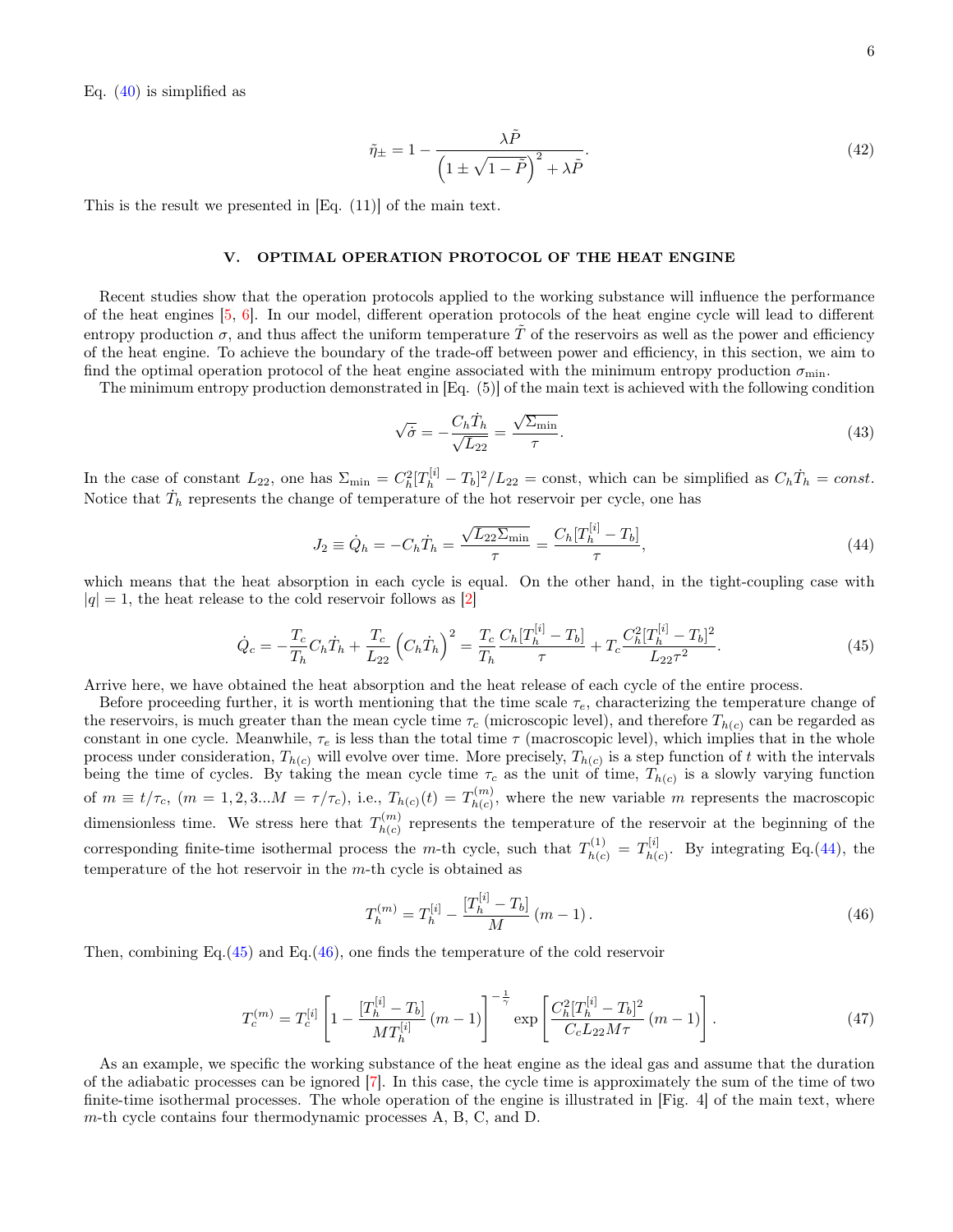(A). In the finite-time isothermal expansion process of the m-th cycle with the duration  $t_h^{(m)}$  $\binom{m}{h}$ , we assume that the heat flux from high-temperature reservoir to the working substance satisfies the Newton's law [6] as

$$
q_h^{(m)} = \kappa_h \left[ T_h^{(m)} - T_{sh}^{(m)} \right]. \tag{48}
$$

Here,  $q_h^{(m)}$  $\binom{m}{h}$  is the heat flow,  $\kappa_h$  is the thermal conductivity, and  $T_{sh}^{(m)}$  is the temperature of the gas which has been assumed to be unchanged in this sub-process [8]. Since the heat absorbed by the working substance from the hot reservoir in the isothermal expansion process is exactly the total heat released by the heat reservoir in m-th cycle, namely,  $q_h^{(m)}$  $\binom{m}{h} t_h^{(m)} = \dot{Q}_h \tau_c$ , the temperature of the gas is obtained as

$$
T_{sh}^{(m)} = T_h^{(m)} - \frac{C_h \left( T_h^{[i]} - T_b \right)}{M \kappa_h t_h^{(m)}}.
$$
\n(49)

Alternatively, with the help of the general gas equation  $PV = NT_s$  (P is pressure of the gas, V is volume of the gas, N is the number of particles and we have taken  $k_B = 1$ , the energy conservation for the gas is expressed as

$$
dU^{(m)} = q_h^{(m)}dt - \frac{NT_{sh}^{(m)}}{V_h^{(m)}}dV_h^{(m)}.
$$
\n(50)

Note that  $dU^{(m)} = 0$  for the idea gas with constant temperature, Eq.(50) is further simplified as

$$
\frac{NT_{sh}^{(m)}}{V}dV = q_h^{(m)}dt = \frac{C_h\left(T_h^{[i]} - T_b\right)}{Mt_h^{(m)}}dt.
$$
\n(51)

Integrating both sides of Eq.(51) and introducing a new time variable  $\tilde{t} \equiv t - (m-1)\tau_c \in \left[0, t_h^{(m)}\right]$ , we obtain the optimal protocol of the isothermal expansion as

$$
V_h^{(m)}(\tilde{t}) = V_{h,i}^{(m)} \exp\left(\Gamma_h^{(m)}\tilde{t}\right),\tag{52}
$$

where  $V_{h,i}^{(m)}$  denotes the initial volume of the gas in the isothermal expansion,  $T_{sh}^{(m)}$  is given in Eq.(49), and the isothermal expansion rate of the m-th cycle  $\Gamma_h^{(m)}$  $h^{(m)}$  is defined as

$$
\Gamma_h^{(m)} \equiv \frac{C_h \left( T_h^{[i]} - T_b \right)}{M N T_{sh}^{(m)} t_h^{(m)}}.
$$
\n(53)

The finial volume of the isothermal expansion follows as  $V_{h,f}^{(m)} = V_{h,i}^{(m)} \exp\left(\Gamma_h^{(m)}\right)$  $\bar{t}_{h}^{(m)}t_{h}^{(m)}$  $\binom{m}{h}$ .

(B). For adiabatic expansion process of the m-th cycle, according to the adiabatic equation of ideal gas, i.e.,  $T_s V^{\xi-1} = \text{const.}$ , one has

$$
T_{sh}^{(m)}\left[V_{h,f}^{(m)}\right]^{\xi-1} = T_{sc}^{(m)}\left[V_{c,i}^{(m)}\right]^{\xi-1},\tag{54}
$$

where  $T_{sc}^{(m)}$  is the constant temperature of the gas during the isothermal compression,  $V_{c,i}^{(m)}$  denotes the initial (final) volume of the gas in the isothermal compression (adiabatic expansion) process, and  $\xi$  is the heat capacity ratio.

(C). In the finite-time isothermal compression process with the duration  $t_c^{(m)}$ , similar to process **A**, the exothermic heat flow  $q_c^{(m)}$  of the m-th cycle reads

$$
q_c^{(m)} = \kappa_c \left[ T_{sc}^{(m)} - T_c^{(m)} \right].
$$
\n(55)

Note that the heat release from the working substance to the cold reservoir is exactly the total heat absorbed to the cold reservoir in m-th cycle, namely,  $q_c^{(m)} t_c^{(m)} = \dot{Q}_c \tau_c$ . Then, with the help of Eq. (45), the temperature of the gas  $T_{sc}^{(m)}$  is obtained as

$$
T_{sc}^{(m)} = T_c^{(m)} + T_c^{(m)} \frac{C_h[T_h^{[i]} - T_b]}{M\sqrt{L_{22}}\kappa_c t_c^{(m)}} \left(\frac{C_h[T_h^{[i]} - T_b]}{\sqrt{L_{22}}\tau} + \frac{\sqrt{L_{22}}}{T_h^{(m)}}\right). \tag{56}
$$